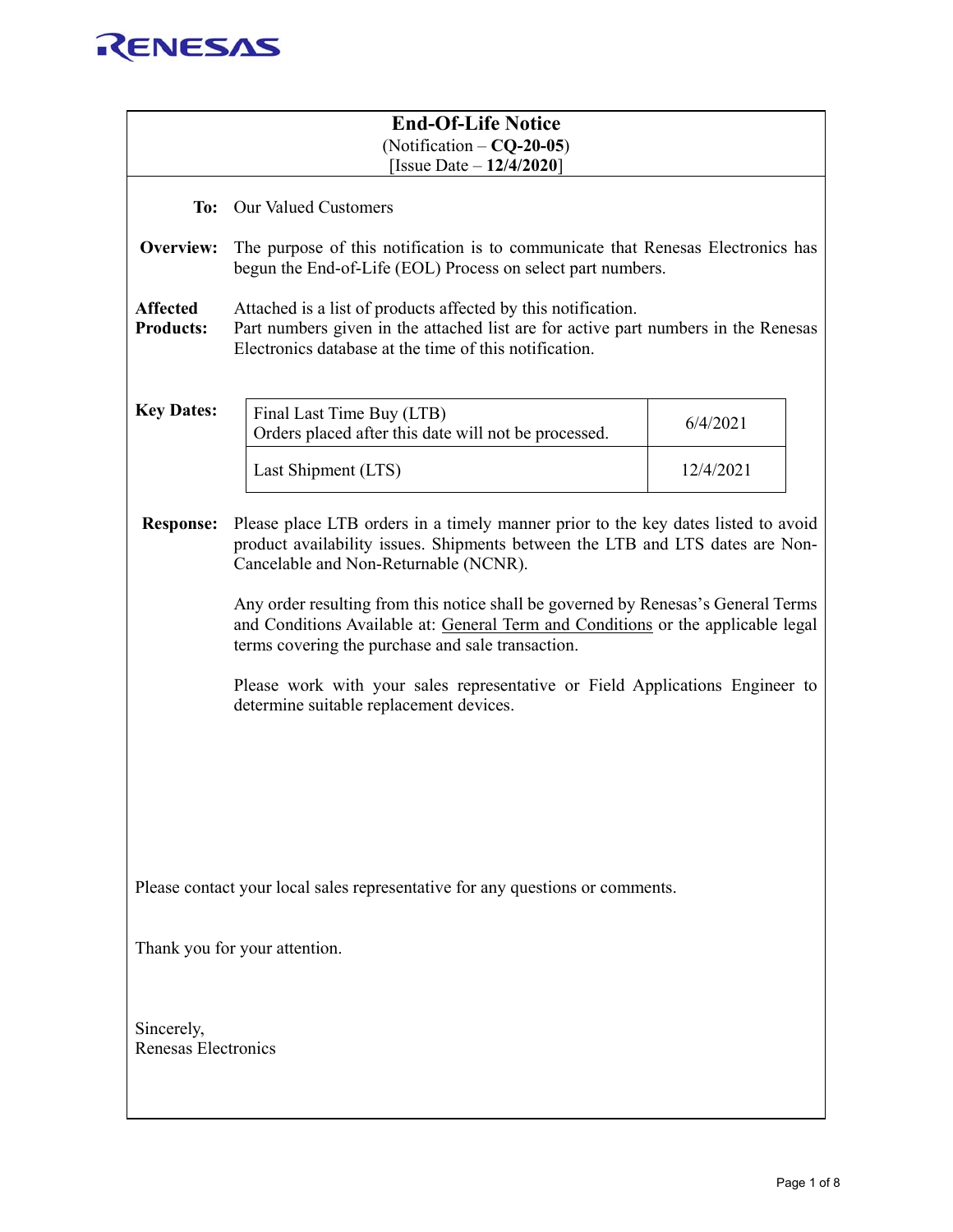| <b>Exact Renesas Part # No other</b> |                          |                      |                     | Replacement / Similar / Re- |
|--------------------------------------|--------------------------|----------------------|---------------------|-----------------------------|
| variation is being impacted.         | <b>Notice Issue Date</b> | LTB / Withdrawn Date | LTS / Obsolete Date | Design                      |
| 1339-2DCGI                           | 12/4/2020                | 6/4/2021             | 12/4/2021           | None                        |
| 1339-2DCGI8                          | 12/4/2020                | 6/4/2021             | 12/4/2021           | None                        |
| 1339-2DVGI                           | 12/4/2020                | 6/4/2021             | 12/4/2021           | None                        |
| 1339-2DVGI8                          | 12/4/2020                | 6/4/2021             | 12/4/2021           | None                        |
| 2305MI-1HLF                          | 12/4/2020                | 6/4/2021             | 12/4/2021           | None                        |
| 2305MI-1HLFT                         | 12/4/2020                | 6/4/2021             | 12/4/2021           | None                        |
| 2308A-5HPGG                          | 12/4/2020                | 6/4/2021             | 12/4/2021           | None                        |
| 2308A-5HPGG8                         | 12/4/2020                | 6/4/2021             | 12/4/2021           | None                        |
| 291PGILF                             | 12/4/2020                | 6/4/2021             | 12/4/2021           | None                        |
| 345RPLF                              | 12/4/2020                | 6/4/2021             | 12/4/2021           | None                        |
| 345RPLFT                             | 12/4/2020                | 6/4/2021             | 12/4/2021           | None                        |
| 445R-34LF                            | 12/4/2020                | 6/4/2021             | 12/4/2021           | None                        |
| 445R-34LFT                           | 12/4/2020                | 6/4/2021             | 12/4/2021           | None                        |
| 6P40086PGG                           | 12/4/2020                | 6/4/2021             | 12/4/2021           | None                        |
| 6P40086PGG8                          | 12/4/2020                | 6/4/2021             | 12/4/2021           | None                        |
| 6P40267NLG                           | 12/4/2020                | 6/4/2021             | 12/4/2021           | None                        |
| 6P40267NLG8                          | 12/4/2020                | 6/4/2021             | 12/4/2021           | None                        |
| 6V40088ENBGI                         | 12/4/2020                | 6/4/2021             | 12/4/2021           | None                        |
| 6V40088ENBGI8                        | 12/4/2020                | 6/4/2021             | 12/4/2021           | None                        |
| 6V40132PGG                           | 12/4/2020                | 6/4/2021             | 12/4/2021           | None                        |
| 6V40132PGG8                          | 12/4/2020                | 6/4/2021             | 12/4/2021           | None                        |
| 6V40154PGG                           | 12/4/2020                | 6/4/2021             | 12/4/2021           | None                        |
| 6V40154PGG8                          | 12/4/2020                | 6/4/2021             | 12/4/2021           | None                        |
| 6V40187PGGW3                         | 12/4/2020                | 6/4/2021             | 12/4/2021           | None                        |
| 6V40187PGGW38                        | 12/4/2020                | 6/4/2021             | 12/4/2021           | None                        |
| 6V49122PAG                           | 12/4/2020                | 6/4/2021             | 12/4/2021           | None                        |
| 6V49122PAG8                          | 12/4/2020                | 6/4/2021             | 12/4/2021           | None                        |
| 7152AM-11LF                          | 12/4/2020                | 6/4/2021             | 12/4/2021           | None                        |
| 7152AM-11LFT                         | 12/4/2020                | 6/4/2021             | 12/4/2021           | None                        |
| 74FCT16543ATPAG                      | 12/4/2020                | 6/4/2021             | 12/4/2021           | None                        |
| 74FCT16543ATPAG8                     | 12/4/2020                | 6/4/2021             | 12/4/2021           | None                        |
| 74FCT16543ATPVG                      | 12/4/2020                | 6/4/2021             | 12/4/2021           | None                        |
| 74FCT16543ATPVG8                     | 12/4/2020                | 6/4/2021             | 12/4/2021           | None                        |
| 74FCT16543CTPAG                      | 12/4/2020                | 6/4/2021             | 12/4/2021           | None                        |
| 74FCT16543CTPAG8                     | 12/4/2020                | 6/4/2021             | 12/4/2021           | None                        |
| 74FCT16543CTPVG                      | 12/4/2020                | 6/4/2021             | 12/4/2021           | None                        |
| 74FCT16543CTPVG8                     | 12/4/2020                | 6/4/2021             | 12/4/2021           | None                        |
| 74FCT540ATQG                         | 12/4/2020                | 6/4/2021             | 12/4/2021           | None                        |
| 74FCT540ATQG8                        | 12/4/2020                | 6/4/2021             | 12/4/2021           | None                        |
| 74FCT540ATSOG                        | 12/4/2020                | 6/4/2021             | 12/4/2021           | None                        |
| 74FCT540ATSOG8                       | 12/4/2020                | 6/4/2021             | 12/4/2021           | None                        |
| 74FCT540CTQG                         | 12/4/2020                | 6/4/2021             | 12/4/2021           | None                        |
| 74FCT540CTQG8                        | 12/4/2020                | 6/4/2021             | 12/4/2021           | None                        |
| 74FCT540CTSOG                        | 12/4/2020                | 6/4/2021             | 12/4/2021           | None                        |
| 74FCT540CTSOG8                       | 12/4/2020                | 6/4/2021             | 12/4/2021           | None                        |
| 74SSTUBF32869ABKG                    | 12/4/2020                | 6/4/2021             | 12/4/2021           | None                        |
| 74SSTUBF32869ABKG/                   | 12/4/2020                | 6/4/2021             | 12/4/2021           | None                        |
| 74SSTUBF32869ABKG8                   | 12/4/2020                | 6/4/2021             | 12/4/2021           | None                        |
| 89H12NT12G2ZCHLG                     | 12/4/2020                | 6/4/2021             | 12/4/2021           | None                        |
| 89H12NT12G2ZCHLG8                    | 12/4/2020                | 6/4/2021             | 12/4/2021           | None                        |
| 89H12NT12G2ZCHLGI                    | 12/4/2020                | 6/4/2021             | 12/4/2021           | None                        |
| 89H12NT12G2ZCHLGI8                   | 12/4/2020                | 6/4/2021             | 12/4/2021           | None                        |
| 89H16NT16G2ZCHLG                     | 12/4/2020                | 6/4/2021             | 12/4/2021           | None                        |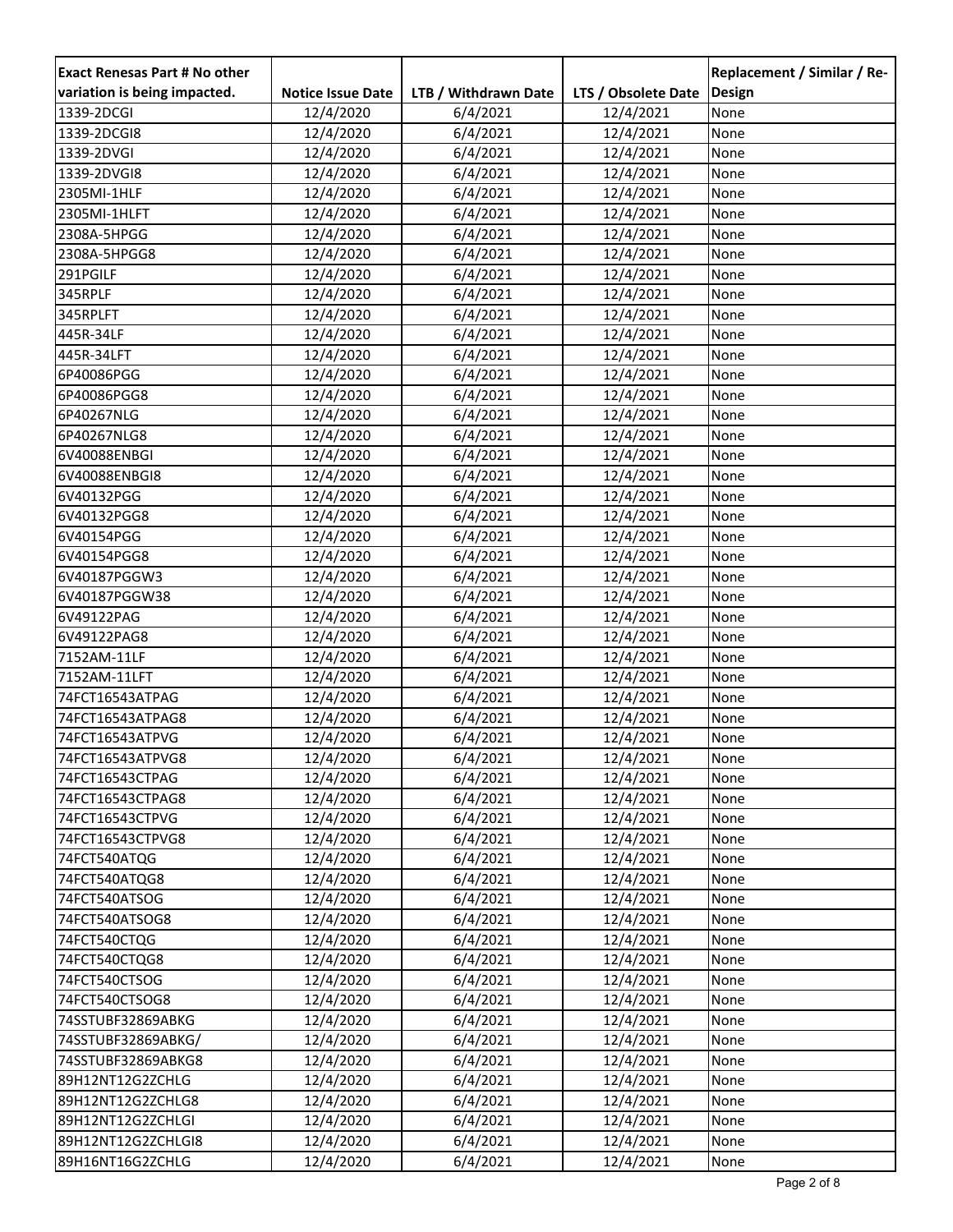| <b>Exact Renesas Part # No other</b> |                          |                      |                     | Replacement / Similar / Re- |
|--------------------------------------|--------------------------|----------------------|---------------------|-----------------------------|
| variation is being impacted.         | <b>Notice Issue Date</b> | LTB / Withdrawn Date | LTS / Obsolete Date | Design                      |
| 89H16NT16G2ZCHLG8                    | 12/4/2020                | 6/4/2021             | 12/4/2021           | None                        |
| 89H16NT16G2ZCHLGI                    | 12/4/2020                | 6/4/2021             | 12/4/2021           | None                        |
| 89H16NT16G2ZCHLGI8                   | 12/4/2020                | 6/4/2021             | 12/4/2021           | None                        |
| 89H16T16AG2ZCHLG                     | 12/4/2020                | 6/4/2021             | 12/4/2021           | None                        |
| 89H16T16AG2ZCHLG8                    | 12/4/2020                | 6/4/2021             | 12/4/2021           | None                        |
| 89H16T16AG2ZCHLGI                    | 12/4/2020                | 6/4/2021             | 12/4/2021           | None                        |
| 89H16T16AG2ZCHLGI8                   | 12/4/2020                | 6/4/2021             | 12/4/2021           | None                        |
| 89H24NT24G2ZCHLG                     | 12/4/2020                | 6/4/2021             | 12/4/2021           | None                        |
| 89H24NT24G2ZCHLG8                    | 12/4/2020                | 6/4/2021             | 12/4/2021           | None                        |
| 89H24NT24G2ZCHLGI                    | 12/4/2020                | 6/4/2021             | 12/4/2021           | None                        |
| 89H24NT24G2ZCHLGI8                   | 12/4/2020                | 6/4/2021             | 12/4/2021           | None                        |
| 89H24NT6AG2ZCHLG                     | 12/4/2020                | 6/4/2021             | 12/4/2021           | None                        |
| 89H24NT6AG2ZCHLG8                    | 12/4/2020                | 6/4/2021             | 12/4/2021           | None                        |
| 89H24NT6AG2ZCHLGI                    | 12/4/2020                | 6/4/2021             | 12/4/2021           | None                        |
| 89H24NT6AG2ZCHLGI8                   | 12/4/2020                | 6/4/2021             | 12/4/2021           | None                        |
| 89H32H8G2ZCBLG                       | 12/4/2020                | 6/4/2021             | 12/4/2021           | None                        |
| 89H32H8G2ZCBLG8                      | 12/4/2020                | 6/4/2021             | 12/4/2021           | None                        |
| 89H32H8G2ZCBLGI                      | 12/4/2020                | 6/4/2021             | 12/4/2021           | None                        |
| 89H32H8G2ZCBLGI8                     | 12/4/2020                | 6/4/2021             | 12/4/2021           | None                        |
| 89H32H8G3YCHLG                       | 12/4/2020                | 6/4/2021             | 12/4/2021           | None                        |
| 89H32H8G3YCHLG8                      | 12/4/2020                | 6/4/2021             | 12/4/2021           | None                        |
| 89H32H8G3YCHLGI                      | 12/4/2020                | 6/4/2021             | 12/4/2021           | None                        |
| 89H32H8G3YCHLGI8                     | 12/4/2020                | 6/4/2021             | 12/4/2021           | None                        |
| 89H32NT24AG2ZCHLG                    | 12/4/2020                | 6/4/2021             | 12/4/2021           | None                        |
| 89H32NT24AG2ZCHLG8                   | 12/4/2020                | 6/4/2021             | 12/4/2021           | None                        |
| 89H32NT24AG2ZCHLGI                   | 12/4/2020                | 6/4/2021             | 12/4/2021           | None                        |
| 89H32NT24BG2ZBHLG                    | 12/4/2020                | 6/4/2021             | 12/4/2021           | None                        |
| 89H32NT24BG2ZBHLG8                   | 12/4/2020                | 6/4/2021             | 12/4/2021           | None                        |
| 89H32NT24BG2ZBHLGI                   | 12/4/2020                | 6/4/2021             | 12/4/2021           | None                        |
| 89H32NT24BG2ZCHLG                    | 12/4/2020                | 6/4/2021             | 12/4/2021           | None                        |
| 89H32NT24BG2ZCHLG8                   | 12/4/2020                | 6/4/2021             | 12/4/2021           | None                        |
| 89H32NT24BG2ZCHLGI                   | 12/4/2020                | 6/4/2021             | 12/4/2021           | None                        |
| 89H32NT8AG2ZCHLG                     | 12/4/2020                | 6/4/2021             | 12/4/2021           | None                        |
| 89H32NT8AG2ZCHLG8                    | 12/4/2020                | 6/4/2021             | 12/4/2021           | None                        |
| 89H32NT8AG2ZCHLGI                    | 12/4/2020                | 6/4/2021             | 12/4/2021           | None                        |
| 89H32NT8AG2ZCHLGI8                   | 12/4/2020                | 6/4/2021             | 12/4/2021           | None                        |
| 89H32NT8BG2ZCHLG                     | 12/4/2020                | 6/4/2021             | 12/4/2021           | None                        |
| 89H32NT8BG2ZCHLG8                    | 12/4/2020                | 6/4/2021             | 12/4/2021           | None                        |
| 89H32NT8BG2ZCHLGI                    | 12/4/2020                | 6/4/2021             | 12/4/2021           | None                        |
| 89H32NT8BG2ZCHLGI8                   | 12/4/2020                | 6/4/2021             | 12/4/2021           | None                        |
| 89H48H12AG2ZCBLG                     | 12/4/2020                | 6/4/2021             | 12/4/2021           | None                        |
| 89H48H12AG2ZCBLGI                    | 12/4/2020                | 6/4/2021             | 12/4/2021           | None                        |
| 89H48H12G2ZCBLG                      | 12/4/2020                | 6/4/2021             | 12/4/2021           | None                        |
| 89H48H12G2ZCBLG8                     | 12/4/2020                | 6/4/2021             | 12/4/2021           | None                        |
| 89H48H12G2ZCBLGI                     | 12/4/2020                | 6/4/2021             | 12/4/2021           | None                        |
| 89H48H12G2ZCBLGI8                    | 12/4/2020                | 6/4/2021             | 12/4/2021           | None                        |
| 89H48H12G2ZDBLG                      | 12/4/2020                | 6/4/2021             | 12/4/2021           | None                        |
| 89H48H12G2ZDBLG8                     | 12/4/2020                | 6/4/2021             | 12/4/2021           | None                        |
| 89H48H12G2ZDBLGI                     | 12/4/2020                | 6/4/2021             | 12/4/2021           | None                        |
| 89H48H12G2ZDBLGI8                    | 12/4/2020                | 6/4/2021             | 12/4/2021           | None                        |
| 89H48H12G3YCHLG                      | 12/4/2020                | 6/4/2021             | 12/4/2021           | None                        |
| 89H48H12G3YCHLG8                     | 12/4/2020                | 6/4/2021             | 12/4/2021           | None                        |
| 89H48H12G3YCHLGI                     | 12/4/2020                | 6/4/2021             | 12/4/2021           | None                        |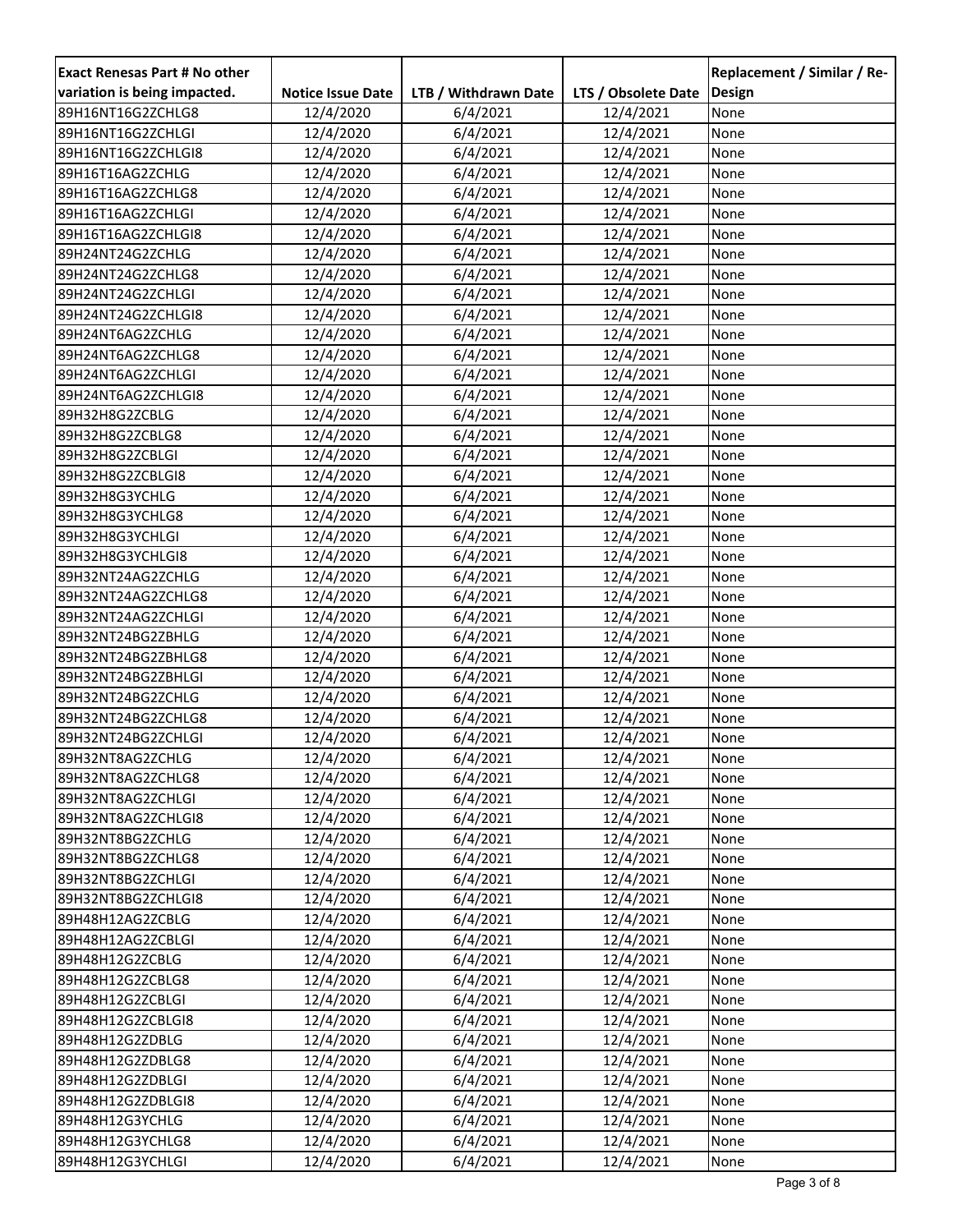| <b>Exact Renesas Part # No other</b> |                          |                      |                     | Replacement / Similar / Re- |
|--------------------------------------|--------------------------|----------------------|---------------------|-----------------------------|
| variation is being impacted.         | <b>Notice Issue Date</b> | LTB / Withdrawn Date | LTS / Obsolete Date | Design                      |
| 89H48H12G3YCHLGI8                    | 12/4/2020                | 6/4/2021             | 12/4/2021           | None                        |
| 89H64H16AG2ZCBLG                     | 12/4/2020                | 6/4/2021             | 12/4/2021           | None                        |
| 89H64H16AG2ZCBLGI                    | 12/4/2020                | 6/4/2021             | 12/4/2021           | None                        |
| 89H64H16G2ZCBLG                      | 12/4/2020                | 6/4/2021             | 12/4/2021           | None                        |
| 89H64H16G2ZCBLGI                     | 12/4/2020                | 6/4/2021             | 12/4/2021           | None                        |
| 89H64H16G3YCBLG                      | 12/4/2020                | 6/4/2021             | 12/4/2021           | None                        |
| 89H64H16G3YCBLGI                     | 12/4/2020                | 6/4/2021             | 12/4/2021           | None                        |
| 89HMPEB383ZAEMG                      | 12/4/2020                | 6/4/2021             | 12/4/2021           | None                        |
| 89HMPEB383ZAEMG8                     | 12/4/2020                | 6/4/2021             | 12/4/2021           | None                        |
| 89HMPEB383ZBEMG                      | 12/4/2020                | 6/4/2021             | 12/4/2021           | None                        |
| 89HMPEB383ZBEMG8                     | 12/4/2020                | 6/4/2021             | 12/4/2021           | None                        |
| 89HMPEB383ZBEMGI                     | 12/4/2020                | 6/4/2021             | 12/4/2021           | None                        |
| 89HMPEB383ZBEMGI8                    | 12/4/2020                | 6/4/2021             | 12/4/2021           | None                        |
| 89HPEB383ZAEMG                       | 12/4/2020                | 6/4/2021             | 12/4/2021           | None                        |
| 89HPEB383ZAEMG8                      | 12/4/2020                | 6/4/2021             | 12/4/2021           | None                        |
| 89HPEB383ZAEMGI                      | 12/4/2020                | 6/4/2021             | 12/4/2021           | None                        |
| 89HPEB383ZAEMGI8                     | 12/4/2020                | 6/4/2021             | 12/4/2021           | None                        |
| 89HPEB383ZBEMG                       | 12/4/2020                | 6/4/2021             | 12/4/2021           | None                        |
| 89HPEB383ZBEMG8                      | 12/4/2020                | 6/4/2021             | 12/4/2021           | None                        |
| 89HPEB383ZBEMGI                      | 12/4/2020                | 6/4/2021             | 12/4/2021           | None                        |
| 89HPEB383ZBEMGI8                     | 12/4/2020                | 6/4/2021             | 12/4/2021           | None                        |
| 89HPES10T4G2ZBBC                     | 12/4/2020                | 6/4/2021             | 12/4/2021           | None                        |
| 89HPES10T4G2ZBBC8                    | 12/4/2020                | 6/4/2021             | 12/4/2021           | None                        |
| 89HPES10T4G2ZBBCG                    | 12/4/2020                | 6/4/2021             | 12/4/2021           | None                        |
| 89HPES10T4G2ZBBCG8                   | 12/4/2020                | 6/4/2021             | 12/4/2021           | None                        |
| 89HPES10T4G2ZBBCGI                   | 12/4/2020                | 6/4/2021             | 12/4/2021           | None                        |
| 89HPES12T3G2ZBBCG                    | 12/4/2020                | 6/4/2021             | 12/4/2021           | None                        |
| 89HPES12T3G2ZBBCG8                   | 12/4/2020                | 6/4/2021             | 12/4/2021           | None                        |
| 89HPES12T3G2ZBBCGI                   | 12/4/2020                | 6/4/2021             | 12/4/2021           | None                        |
| 89HPES16T4AG2ALGI                    | 12/4/2020                | 6/4/2021             | 12/4/2021           | None                        |
| 89HPES16T4AG2ALGI8                   | 12/4/2020                | 6/4/2021             | 12/4/2021           | None                        |
| 89HPES16T4AG2ZCALG                   | 12/4/2020                | 6/4/2021             | 12/4/2021           | None                        |
| 89HPES24T3G2ZCALG                    | 12/4/2020                | 6/4/2021             | 12/4/2021           | None                        |
| 89HPES24T3G2ZCALG8                   | 12/4/2020                | 6/4/2021             | 12/4/2021           | None                        |
| 89HPES24T3G2ZCALGI                   | 12/4/2020                | 6/4/2021             | 12/4/2021           | None                        |
| 89HPES24T6G2ALGI8                    | 12/4/2020                | 6/4/2021             | 12/4/2021           | None                        |
| 89HPES24T6G2ZCALG                    | 12/4/2020                | 6/4/2021             | 12/4/2021           | None                        |
| 89HPES24T6G2ZCALG8                   | 12/4/2020                | 6/4/2021             | 12/4/2021           | None                        |
| 89HPES24T6G2ZCALGI                   | 12/4/2020                | 6/4/2021             | 12/4/2021           | None                        |
| 89HPES3T3ZBBCG                       | 12/4/2020                | 6/4/2021             | 12/4/2021           | None                        |
| 89HPES3T3ZBBCG8                      | 12/4/2020                | 6/4/2021             | 12/4/2021           | None                        |
| 89HPES3T3ZBBCGI                      | 12/4/2020                | 6/4/2021             | 12/4/2021           | None                        |
| 89HPES3T3ZBBCGI8                     | 12/4/2020                | 6/4/2021             | 12/4/2021           | None                        |
| 89HPES48H12ZABLG                     | 12/4/2020                | 6/4/2021             | 12/4/2021           | None                        |
| 89HPES48H12ZABLGI                    | 12/4/2020                | 6/4/2021             | 12/4/2021           | None                        |
| 89HPES4T4G2ZCALG                     | 12/4/2020                | 6/4/2021             | 12/4/2021           | None                        |
| 89HPES4T4G2ZCALG8                    | 12/4/2020                | 6/4/2021             | 12/4/2021           | None                        |
| 89HPES4T4G2ZCALGI                    | 12/4/2020                | 6/4/2021             | 12/4/2021           | None                        |
| 89HPES4T4G2ZCALGI8                   | 12/4/2020                | 6/4/2021             | 12/4/2021           | None                        |
| 89HPES4T4ZBBCG                       | 12/4/2020                | 6/4/2021             | 12/4/2021           | None                        |
| 89HPES4T4ZBBCG8                      | 12/4/2020                | 6/4/2021             | 12/4/2021           | None                        |
| 89HPES4T4ZBBCGI                      | 12/4/2020                | 6/4/2021             | 12/4/2021           | None                        |
| 89HPES4T4ZBBCGI8                     | 12/4/2020                | 6/4/2021             | 12/4/2021           | None                        |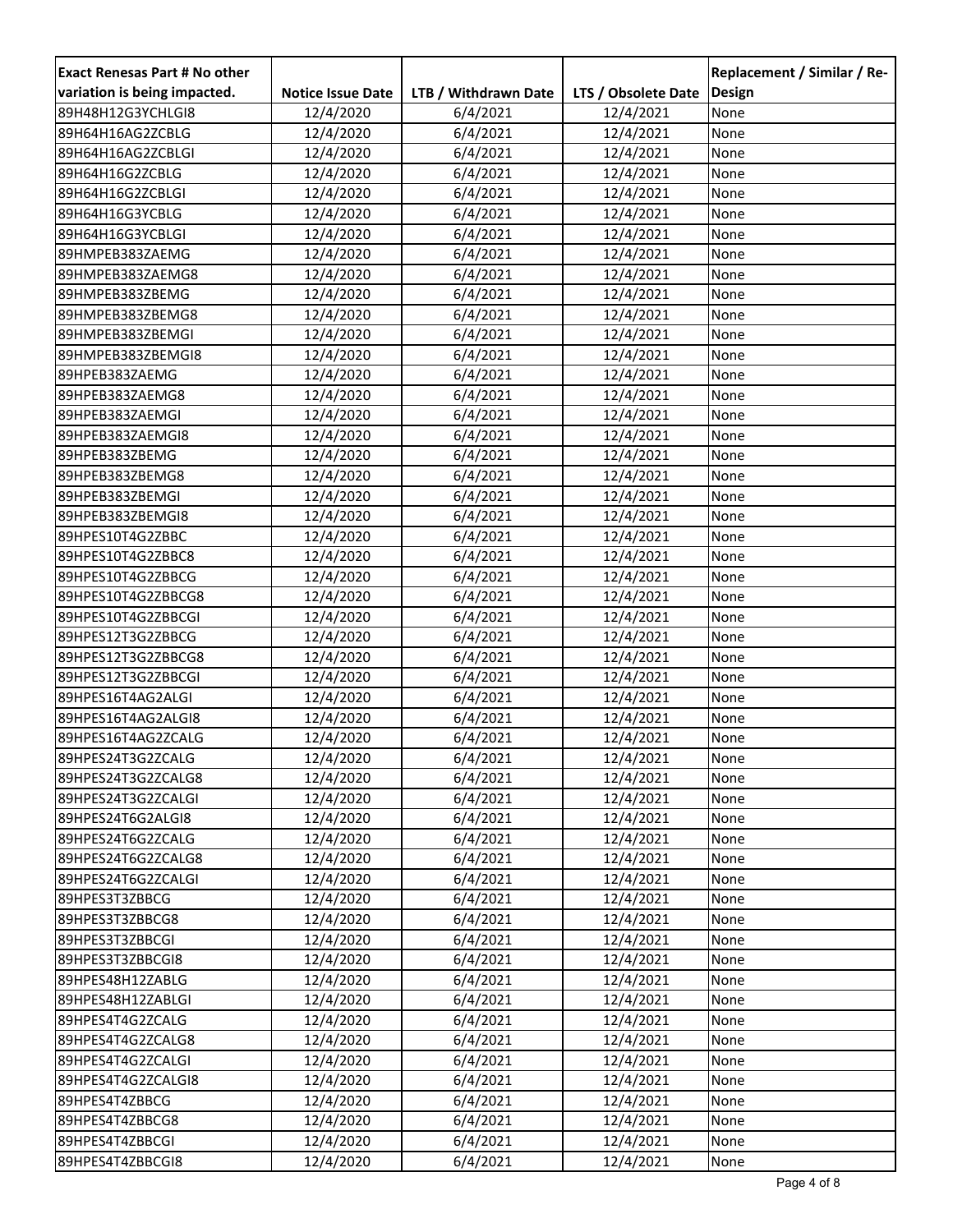| <b>Exact Renesas Part # No other</b> |                          |                      |                     | Replacement / Similar / Re- |
|--------------------------------------|--------------------------|----------------------|---------------------|-----------------------------|
| variation is being impacted.         | <b>Notice Issue Date</b> | LTB / Withdrawn Date | LTS / Obsolete Date | Design                      |
| 89HPES5T5ZBBCG                       | 12/4/2020                | 6/4/2021             | 12/4/2021           | None                        |
| 89HPES5T5ZBBCG8                      | 12/4/2020                | 6/4/2021             | 12/4/2021           | None                        |
| 89HPES5T5ZBBCGI                      | 12/4/2020                | 6/4/2021             | 12/4/2021           | None                        |
| 89HPES5T5ZBBCGI8                     | 12/4/2020                | 6/4/2021             | 12/4/2021           | None                        |
| 89HPES6T5ZBBCG                       | 12/4/2020                | 6/4/2021             | 12/4/2021           | None                        |
| 89HPES6T5ZBBCG8                      | 12/4/2020                | 6/4/2021             | 12/4/2021           | None                        |
| 89HPES6T5ZBBCGI                      | 12/4/2020                | 6/4/2021             | 12/4/2021           | None                        |
| 89HPES6T5ZBBCGI8                     | 12/4/2020                | 6/4/2021             | 12/4/2021           | None                        |
| 89HPES6T6G2ZCALG                     | 12/4/2020                | 6/4/2021             | 12/4/2021           | None                        |
| 89HPES6T6G2ZCALG8                    | 12/4/2020                | 6/4/2021             | 12/4/2021           | None                        |
| 89HPES6T6G2ZCALGI                    | 12/4/2020                | 6/4/2021             | 12/4/2021           | None                        |
| 89HPES6T6G2ZCALGI8                   | 12/4/2020                | 6/4/2021             | 12/4/2021           | None                        |
| 89HPES8T5AZBBCG                      | 12/4/2020                | 6/4/2021             | 12/4/2021           | None                        |
| 89HPES8T5AZBBCG8                     | 12/4/2020                | 6/4/2021             | 12/4/2021           | None                        |
| 89HPES8T5AZBBCGI                     | 12/4/2020                | 6/4/2021             | 12/4/2021           | None                        |
| 89HPES8T5AZBBCGI8                    | 12/4/2020                | 6/4/2021             | 12/4/2021           | None                        |
| 8OSK481GILF                          | 12/4/2020                | 6/4/2021             | 12/4/2021           | None                        |
| 8OSK481GILFT                         | 12/4/2020                | 6/4/2021             | 12/4/2021           | None                        |
| 8S89200BKILF/W                       | 12/4/2020                | 6/4/2021             | 12/4/2021           | None                        |
| 91718CMLF                            | 12/4/2020                | 6/4/2021             | 12/4/2021           | 5P35021B-000NDGI            |
| 91718CMLFT                           | 12/4/2020                | 6/4/2021             | 12/4/2021           | 5P35021B-000NDGI8           |
| 91730AMLF                            | 12/4/2020                | 6/4/2021             | 12/4/2021           | None                        |
| 91730AMLF-PAC                        | 12/4/2020                | 6/4/2021             | 12/4/2021           | None                        |
| 91730AMLFT                           | 12/4/2020                | 6/4/2021             | 12/4/2021           | None                        |
| 91730AMLFT-PAC                       | 12/4/2020                | 6/4/2021             | 12/4/2021           | None                        |
| 932S208DGLF                          | 12/4/2020                | 6/4/2021             | 12/4/2021           | None                        |
| 932S208DGLFT                         | 12/4/2020                | 6/4/2021             | 12/4/2021           | None                        |
| 932S421CGLF                          | 12/4/2020                | 6/4/2021             | 12/4/2021           | None                        |
| 932S421CGLF-SUN                      | 12/4/2020                | 6/4/2021             | 12/4/2021           | None                        |
| 932S421CGLFT                         | 12/4/2020                | 6/4/2021             | 12/4/2021           | None                        |
| 932S421CGLFT-SUN                     | 12/4/2020                | 6/4/2021             | 12/4/2021           | None                        |
| 932S890CKLF                          | 12/4/2020                | 6/4/2021             | 12/4/2021           | None                        |
| 932S890CKLFT                         | 12/4/2020                | 6/4/2021             | 12/4/2021           | None                        |
| 950201AGLF                           | 12/4/2020                | 6/4/2021             | 12/4/2021           | None                        |
| 950201AGLFT                          | 12/4/2020                | 6/4/2021             | 12/4/2021           | None                        |
| 951462AGLF                           | 12/4/2020                | 6/4/2021             | 12/4/2021           | None                        |
| 951462AGLF-DT0                       | 12/4/2020                | 6/4/2021             | 12/4/2021           | None                        |
| 951462AGLFT                          | 12/4/2020                | 6/4/2021             | 12/4/2021           | None                        |
| 951462AGLFT-DT0                      | 12/4/2020                | 6/4/2021             | 12/4/2021           | None                        |
| 952601EGLF                           | 12/4/2020                | 6/4/2021             | 12/4/2021           | None                        |
| 952601EGLFT                          | 12/4/2020                | 6/4/2021             | 12/4/2021           | None                        |
| 952906BGLF                           | 12/4/2020                | 6/4/2021             | 12/4/2021           | None                        |
| 952906BGLFT                          | 12/4/2020                | 6/4/2021             | 12/4/2021           | None                        |
| 954101DGLF                           | 12/4/2020                | 6/4/2021             | 12/4/2021           | None                        |
| 954101DGLFT                          | 12/4/2020                | 6/4/2021             | 12/4/2021           | None                        |
| 954204CGLF                           | 12/4/2020                | 6/4/2021             | 12/4/2021           | None                        |
| 954204CGLFT                          | 12/4/2020                | 6/4/2021             | 12/4/2021           | None                        |
| 954206AGLF                           | 12/4/2020                | 6/4/2021             | 12/4/2021           | None                        |
| 954206AGLFT                          | 12/4/2020                | 6/4/2021             | 12/4/2021           | None                        |
| 954310BGLF                           | 12/4/2020                | 6/4/2021             | 12/4/2021           | None                        |
| 954310BGLFT                          | 12/4/2020                | 6/4/2021             | 12/4/2021           | None                        |
| 95V847AGLF                           | 12/4/2020                | 6/4/2021             | 12/4/2021           | None                        |
| 95V847AGLFT                          | 12/4/2020                | 6/4/2021             | 12/4/2021           | None                        |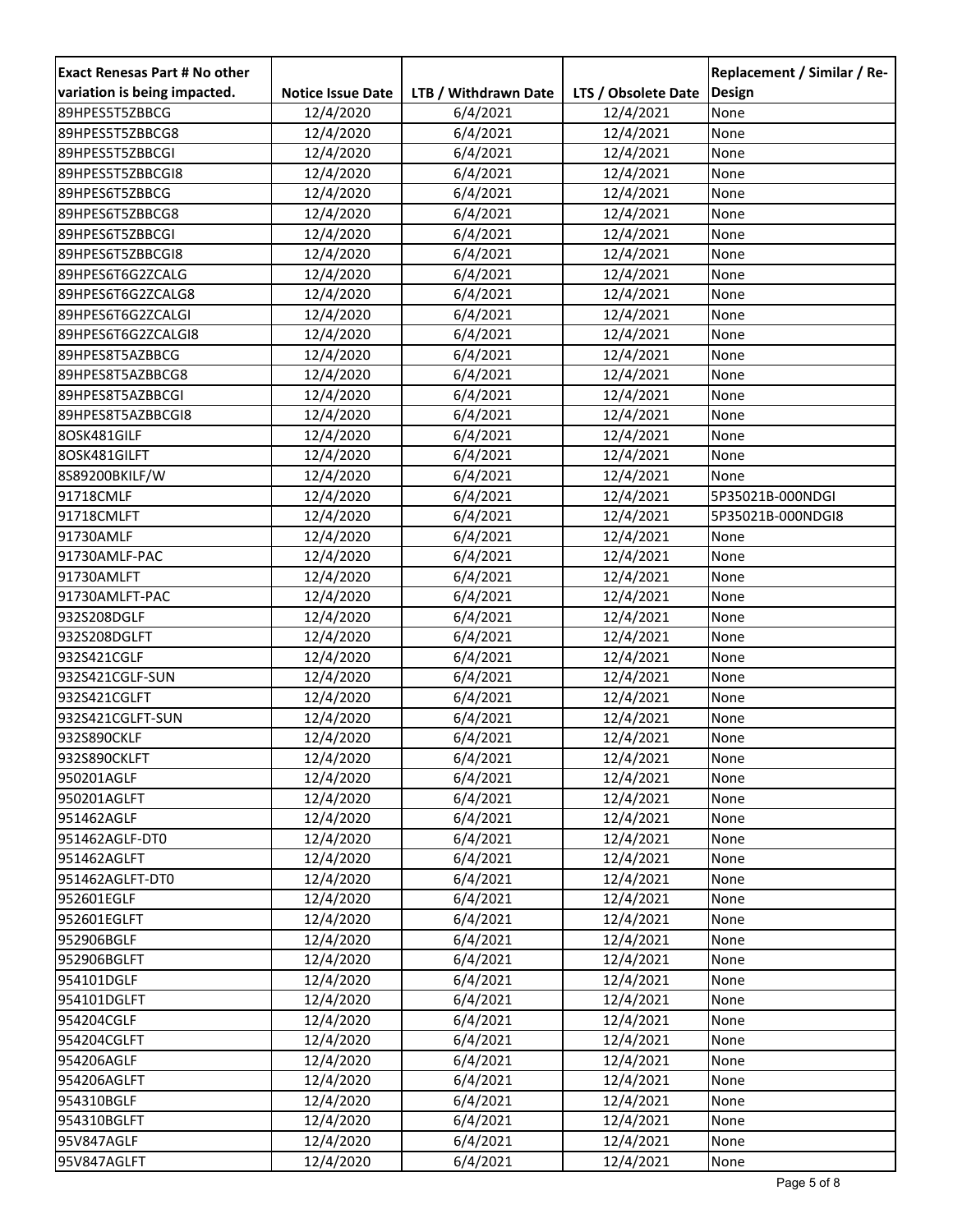| <b>Exact Renesas Part # No other</b> |                          |                      |                     | Replacement / Similar / Re- |
|--------------------------------------|--------------------------|----------------------|---------------------|-----------------------------|
| variation is being impacted.         | <b>Notice Issue Date</b> | LTB / Withdrawn Date | LTS / Obsolete Date | Design                      |
| 97ULP877BHLF                         | 12/4/2020                | 6/4/2021             | 12/4/2021           | 98ULPA877AHLF               |
| 97ULP877BHLF/M                       | 12/4/2020                | 6/4/2021             | 12/4/2021           | 98ULPA877AHLF               |
| 97ULP877BHLFT                        | 12/4/2020                | 6/4/2021             | 12/4/2021           | 98ULPA877AHLFT              |
| 97ULP877BHLFT/M                      | 12/4/2020                | 6/4/2021             | 12/4/2021           | 98ULPA877AHLFT              |
| 9DB401CFLF-INT                       | 12/4/2020                | 6/4/2021             | 12/4/2021           | None                        |
| 9DB401CFLFT-INT                      | 12/4/2020                | 6/4/2021             | 12/4/2021           | None                        |
| 9LP525BG-2LF                         | 12/4/2020                | 6/4/2021             | 12/4/2021           | None                        |
| 9LP525BG-2LFT                        | 12/4/2020                | 6/4/2021             | 12/4/2021           | None                        |
| 9LPRS357AKLF                         | 12/4/2020                | 6/4/2021             | 12/4/2021           | None                        |
| 9LPRS357AKLFT                        | 12/4/2020                | 6/4/2021             | 12/4/2021           | None                        |
| 9LRS3197AKLF                         | 12/4/2020                | 6/4/2021             | 12/4/2021           | None                        |
| 9LRS3197AKLFT                        | 12/4/2020                | 6/4/2021             | 12/4/2021           | None                        |
| 9LRS4180BKLF                         | 12/4/2020                | 6/4/2021             | 12/4/2021           | None                        |
| 9LRS4180BKLFT                        | 12/4/2020                | 6/4/2021             | 12/4/2021           | None                        |
| 9UMS9610BKLF                         | 12/4/2020                | 6/4/2021             | 12/4/2021           | None                        |
| 9UMS9610BKLFT                        | 12/4/2020                | 6/4/2021             | 12/4/2021           | None                        |
| GX72474-HIU                          | 12/4/2020                | 6/4/2021             | 12/4/2021           | None                        |
| GX74870-JIU                          | 12/4/2020                | 6/4/2021             | 12/4/2021           | None                        |
| INCZLED7001KIT120V                   | 12/4/2020                | 6/4/2021             | 12/4/2021           | None                        |
| INCZLED7001KIT230V                   | 12/4/2020                | 6/4/2021             | 12/4/2021           | None                        |
| MK1727GI-02LF                        | 12/4/2020                | 6/4/2021             | 12/4/2021           | None                        |
| MK1727GI-02LFT                       | 12/4/2020                | 6/4/2021             | 12/4/2021           | None                        |
| SGAS733-FC                           | 12/4/2020                | 6/4/2021             | 12/4/2021           | None                        |
| <b>SMOD705</b>                       | 12/4/2020                | 6/4/2021             | 12/4/2021           | None                        |
| SMOD706                              | 12/4/2020                | 6/4/2021             | 12/4/2021           | None                        |
| <b>SMOD714</b>                       | 12/4/2020                | 6/4/2021             | 12/4/2021           | None                        |
| SMOD729                              | 12/4/2020                | 6/4/2021             | 12/4/2021           | None                        |
| SMOD730                              | 12/4/2020                | 6/4/2021             | 12/4/2021           | None                        |
| SMOD731                              | 12/4/2020                | 6/4/2021             | 12/4/2021           | None                        |
| SMOD731-12C                          | 12/4/2020                | 6/4/2021             | 12/4/2021           | None                        |
| SMOD731-I2C                          | 12/4/2020                | 6/4/2021             | 12/4/2021           | None                        |
| SMOD731-URT                          | 12/4/2020                | 6/4/2021             | 12/4/2021           | None                        |
| SMOD731-USB                          | 12/4/2020                | 6/4/2021             | 12/4/2021           | None                        |
| SMOD732                              | 12/4/2020                | 6/4/2021             | 12/4/2021           | None                        |
| SSTE32882HLBAKG                      | 12/4/2020                | 6/4/2021             | 12/4/2021           | SSTE32882KB1AKG             |
| SSTE32882HLBAKG/M                    | 12/4/2020                | 6/4/2021             | 12/4/2021           | SSTE32882KB1AKG             |
| SSTE32882HLBAKG8                     | 12/4/2020                | 6/4/2021             | 12/4/2021           | SSTE32882KB1AKG8            |
| SSTE32882HLBAKG8/B                   | 12/4/2020                | 6/4/2021             | 12/4/2021           | SSTE32882KB1AKG8            |
| SSTE32882HLBAKG8/M                   | 12/4/2020                | 6/4/2021             | 12/4/2021           | SSTE32882KB1AKG8            |
| SSTE32882HLBAKGI                     | 12/4/2020                | 6/4/2021             | 12/4/2021           | SSTE32882KB1AKG             |
| SSTE32882HLBAKGI8                    | 12/4/2020                | 6/4/2021             | 12/4/2021           | SSTE32882KB1AKG             |
| <b>TSI350-66CQY</b>                  | 12/4/2020                | 6/4/2021             | 12/4/2021           | None                        |
| TSI381-66IL                          | 12/4/2020                | 6/4/2021             | 12/4/2021           | None                        |
| TSI381-66ILV                         | 12/4/2020                | 6/4/2021             | 12/4/2021           | None                        |
| TSI382-66ILV                         | 12/4/2020                | 6/4/2021             | 12/4/2021           | None                        |
| TSI384-133IL                         | 12/4/2020                | 6/4/2021             | 12/4/2021           | None                        |
| TSI384-133ILV                        | 12/4/2020                | 6/4/2021             | 12/4/2021           | None                        |
| U2780-XS1401D1                       | 12/4/2020                | 6/4/2021             | 12/4/2021           | None                        |
| ZIOL2401STARTERKIT                   | 12/4/2020                | 6/4/2021             | 12/4/2021           | None                        |
| ZLED7000D1DEMOBD                     | 12/4/2020                | 6/4/2021             | 12/4/2021           | None                        |
| ZLED7000KITD1                        | 12/4/2020                | 6/4/2021             | 12/4/2021           | None                        |
| ZLED7000ZI1R                         | 12/4/2020                | 6/4/2021             | 12/4/2021           | None                        |
| ZLED7001E1EVB                        | 12/4/2020                | 6/4/2021             | 12/4/2021           | None                        |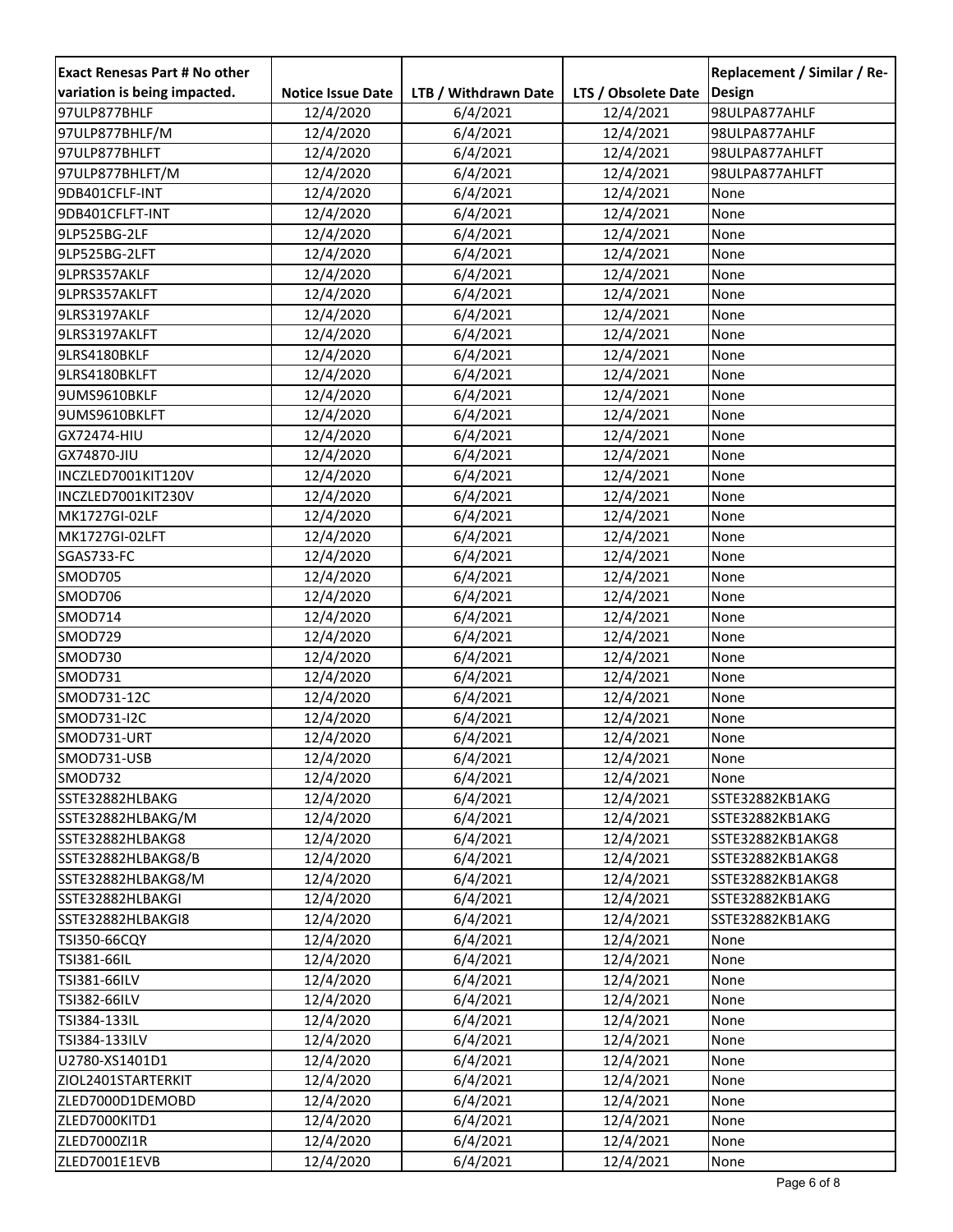| <b>Exact Renesas Part # No other</b> |                          |                      |                     | Replacement / Similar / Re- |
|--------------------------------------|--------------------------|----------------------|---------------------|-----------------------------|
| variation is being impacted.         | <b>Notice Issue Date</b> | LTB / Withdrawn Date | LTS / Obsolete Date | <b>Design</b>               |
| ZLED7001KITE1                        | 12/4/2020                | 6/4/2021             | 12/4/2021           | None                        |
| ZMED023 ES                           | 12/4/2020                | 6/4/2021             | 12/4/2021           | None                        |
| ZMOD3027A2V                          | 12/4/2020                | 6/4/2021             | 12/4/2021           | None                        |
| ZMOD3027KITV1P0                      | 12/4/2020                | 6/4/2021             | 12/4/2021           | None                        |
| ZMOD3250AC2V ES                      | 12/4/2020                | 6/4/2021             | 12/4/2021           | None                        |
| ZMOD3250BCEKITV1P0                   | 12/4/2020                | 6/4/2021             | 12/4/2021           | None                        |
| ZMOD3250KITV1P0                      | 12/4/2020                | 6/4/2021             | 12/4/2021           | None                        |
| ZMOD3250TKIT1P0                      | 12/4/2020                | 6/4/2021             | 12/4/2021           | None                        |
| ZMOD4100T                            | 12/4/2020                | 6/4/2021             | 12/4/2021           | None                        |
| ZMOD4410AC1 ESV                      | 12/4/2020                | 6/4/2021             | 12/4/2021           | ZMOD4410AI1V                |
| ZMOD4410AC1V                         | 12/4/2020                | 6/4/2021             | 12/4/2021           | ZMOD4410AI1V                |
| ZMOD4410BCKITV1                      | 12/4/2020                | 6/4/2021             | 12/4/2021           | None                        |
| ZMOD4410HCKITV1                      | 12/4/2020                | 6/4/2021             | 12/4/2021           | ZMOD4410-EVK-HC             |
| ZMOD5201B3KITV1P0                    | 12/4/2020                | 6/4/2021             | 12/4/2021           | None                        |
| ZMOD5201BI3V                         | 12/4/2020                | 6/4/2021             | 12/4/2021           | None                        |
| ZMOD5201BI3V ES                      | 12/4/2020                | 6/4/2021             | 12/4/2021           | None                        |
| ZMOD5201BI5V                         | 12/4/2020                | 6/4/2021             | 12/4/2021           | None                        |
| ZMOD5201BI5V ES                      | 12/4/2020                | 6/4/2021             | 12/4/2021           | None                        |
| ZMOD5220AA1R                         | 12/4/2020                | 6/4/2021             | 12/4/2021           | None                        |
| ZNRG2061AA1R                         | 12/4/2020                | 6/4/2021             | 12/4/2021           | None                        |
| ZNRG2061AA1V                         | 12/4/2020                | 6/4/2021             | 12/4/2021           | None                        |
| ZNRG2061KITV1P0                      | 12/4/2020                | 6/4/2021             | 12/4/2021           | None                        |
| ZSC31210MCREFBV1P1                   | 12/4/2020                | 6/4/2021             | 12/4/2021           | <b>None</b>                 |
| ZSSC3122AA1B                         | 12/4/2020                | 6/4/2021             | 12/4/2021           | ZSSC3123AA1B                |
| ZSSC3220BI1B                         | 12/4/2020                | 6/4/2021             | 12/4/2021           | None                        |
| ZSSC3220BI2B                         | 12/4/2020                | 6/4/2021             | 12/4/2021           | None                        |
| ZSSC3220BI3R                         | 12/4/2020                | 6/4/2021             | 12/4/2021           | None                        |
| ZSSC3230AC1D ES                      | 12/4/2020                | 6/4/2021             | 12/4/2021           | ZSSC3230BC1D-ES             |
| ZSSC3230AC3RES                       | 12/4/2020                | 6/4/2021             | 12/4/2021           | ZSSC3230BC3R                |
| ZSSC3230AC3V ES                      | 12/4/2020                | 6/4/2021             | 12/4/2021           | ZSSC3230BC3R                |
| ZSSC3230AI1B ES                      | 12/4/2020                | 6/4/2021             | 12/4/2021           | ZSSC3230BI1B                |
| ZSSC3230AI3R ES                      | 12/4/2020                | 6/4/2021             | 12/4/2021           | ZSSC3230BI3R                |
| ZSSC3230AI3V ES                      | 12/4/2020                | 6/4/2021             | 12/4/2021           | ZSSC3230BI3R                |
| ZSSC3240AI1B ES                      | 12/4/2020                | 6/4/2021             | 12/4/2021           | ZSSC3240CI1B                |
| ZSSC3240AI1D ES                      | 12/4/2020                | 6/4/2021             | 12/4/2021           | ZSSC3240CI1D-ES             |
| ZSSC3240AI3R ES                      | 12/4/2020                | 6/4/2021             | 12/4/2021           | ZSSC3240CI3R                |
| ZSSC3240AI3V ES                      | 12/4/2020                | 6/4/2021             | 12/4/2021           | ZSSC3240CI3R                |
| ZSSC3240BC1B                         | 12/4/2020                | 6/4/2021             | 12/4/2021           | ZSSC3240CC1B                |
| ZSSC3240BC1D-ES                      | 12/4/2020                | 6/4/2021             | 12/4/2021           | None                        |
| ZSSC3240BC2B                         | 12/4/2020                | 6/4/2021             | 12/4/2021           | ZSSC3240CC2B                |
| ZSSC3240BC3R                         | 12/4/2020                | 6/4/2021             | 12/4/2021           | ZSSC3240CC3R                |
| ZSSC3240BC3R-ES                      | 12/4/2020                | 6/4/2021             | 12/4/2021           | ZSSC3240CC3R                |
| ZSSC3240BC5B                         | 12/4/2020                | 6/4/2021             | 12/4/2021           | ZSSC3240CC5B                |
| ZSSC3240BC6B                         | 12/4/2020                | 6/4/2021             | 12/4/2021           | ZSSC3240CC6B                |
| ZSSC3240BI1B                         | 12/4/2020                | 6/4/2021             | 12/4/2021           | ZSSC3240CI1B                |
| ZSSC3240BI1B ES                      | 12/4/2020                | 6/4/2021             | 12/4/2021           | ZSSC3240CI1B                |
| ZSSC3240BI1D ES                      | 12/4/2020                | 6/4/2021             | 12/4/2021           | ZSSC3240CI1D-ES             |
| ZSSC3240BI2B                         | 12/4/2020                | 6/4/2021             | 12/4/2021           | ZSSC3240Cl2B                |
| ZSSC3240BI3R                         | 12/4/2020                | 6/4/2021             | 12/4/2021           | ZSSC3240CI3R                |
| ZSSC3240BI3R-ES                      | 12/4/2020                | 6/4/2021             | 12/4/2021           | ZSSC3240CI3R                |
| ZSSC3240BI3W                         | 12/4/2020                | 6/4/2021             | 12/4/2021           | ZSSC3240CI3W                |
| ZSSC3240BI5B                         | 12/4/2020                | 6/4/2021             | 12/4/2021           | ZSSC3240CI5B                |
| ZSSC3240BI6B                         | 12/4/2020                | 6/4/2021             | 12/4/2021           | ZSSC3240CI6B                |